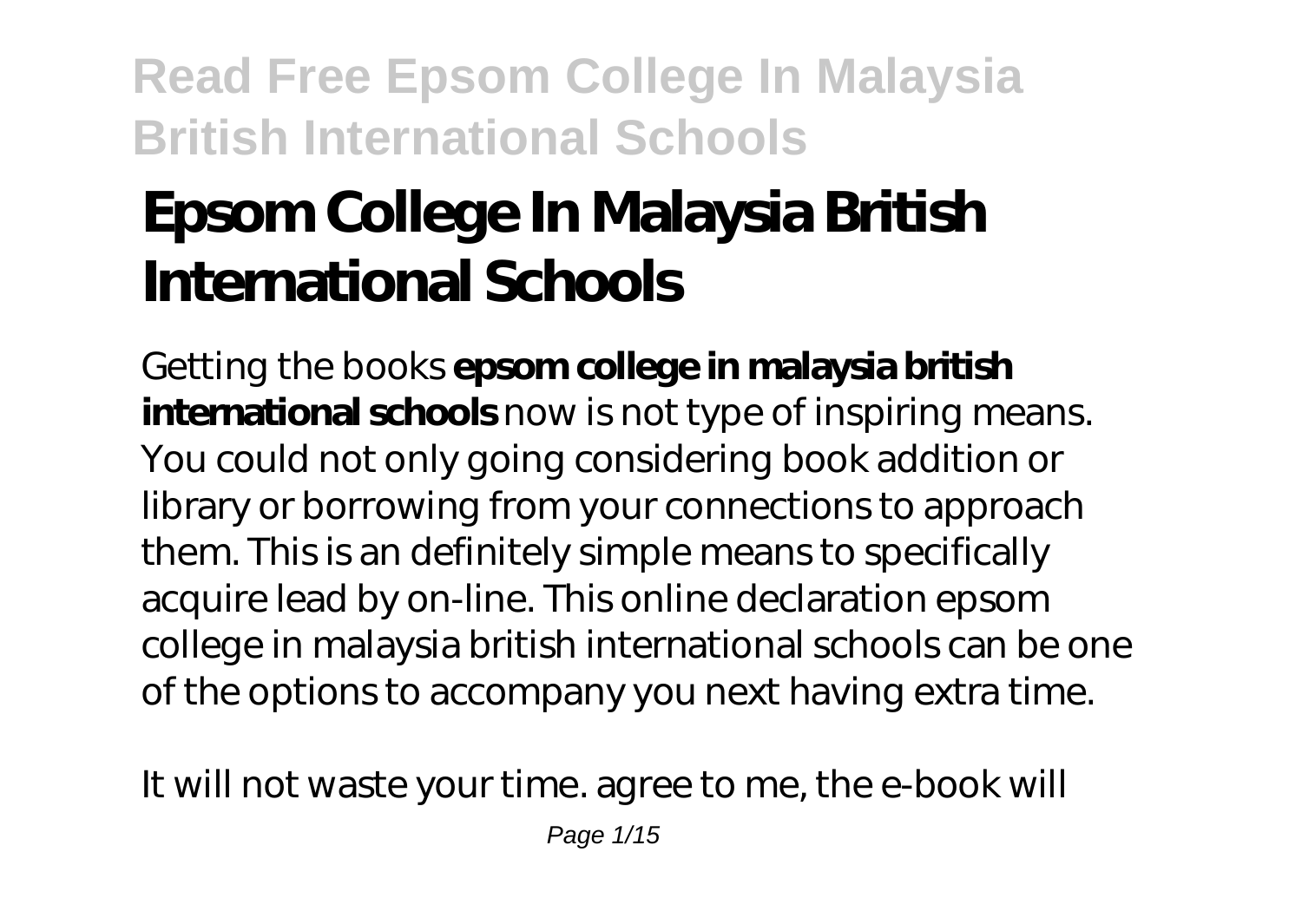certainly vent you additional situation to read. Just invest tiny epoch to entre this on-line pronouncement **epsom college in malaysia british international schools** as capably as evaluation them wherever you are now.

EPSOM COLLEGE 360 TOUR Epsom Malaysia, The Complete Education Epsom College in Malaysia \u0026 Epsom College, UK

Epsom College in Malaysia -Elite University Applications, Mr Eddy MooreFacilities at Epsom College in Malaysia Epsom College in Malaysia - Yugendran Rajaendran, Academic Prefect Epsom College in Malaysia -The English Speaking Board Qualification, Mrs Sophie Hill Epsom College in Malaysia - Touching the Future Page 2/15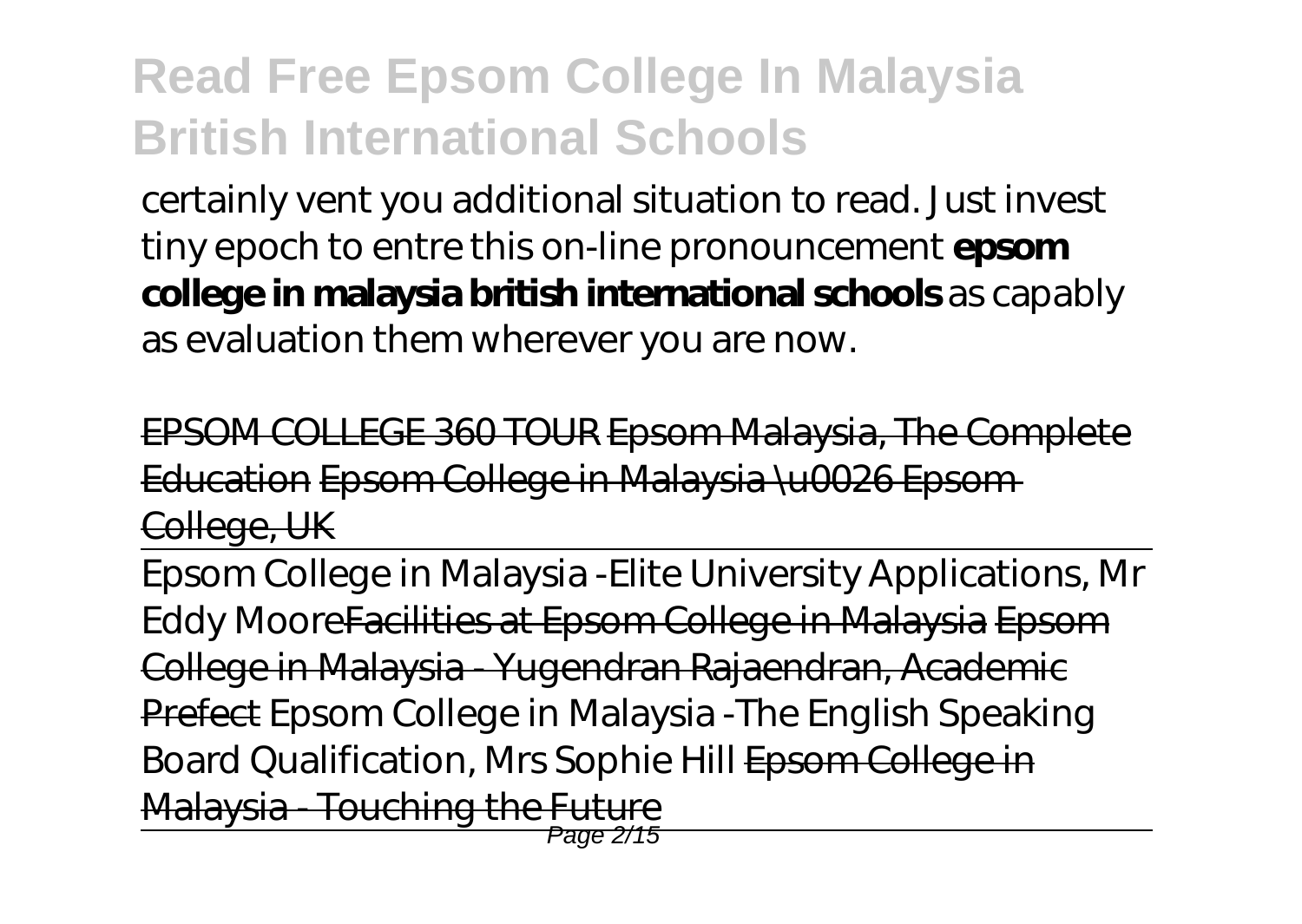School Tour Epsom College in Malaysia**Boarding Life at Epsom College in Malaysia - Day 2** Epsom College in Malaysia - An Introduction to Parent Portal, Mrs Charlotte Webster Epsom College in Malaysia | Focus on Prep School | Day 2 10 Sekolah Termahal Di Malaysia (2020) | Yuran Tahunan RM118k Epsom College U15 Rugby Highlights 2016/17 King Henry VIII College Malaysia Student's Guide to Epsom

Welcome to the world of international education, welcome to ISKL! Paragon Private And International School *Do British People know Indonesian and Malaysian FLAG? Moving to London to study at Imperial College Business School Introduction to Kolej Tuanku Ja'afar* Epsom College 1st XV Highlights - 2019 **Epsom College Malaysia U18s 10s** Page 3/15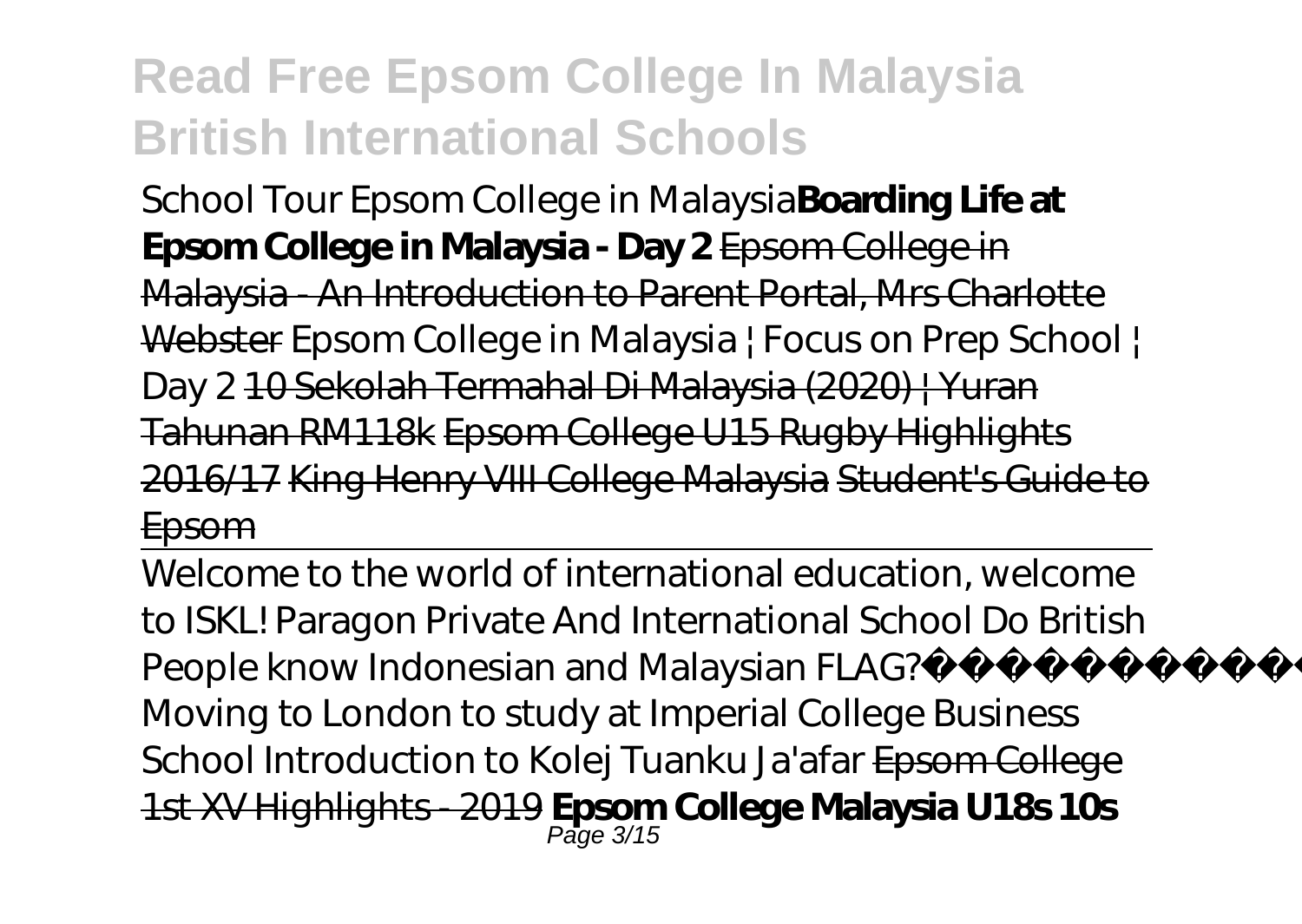**Rugby Team** *Epsom College Video SUMMER PROGRAMME @ EPSOM COLLEGE IN MALAYSIA* **Epsom College in Malaysia** Epsom College in Malaysia - Jeanne Ch'ng ZiQi, Class of 2020 Epsom College in Malaysia - Alea Yang Ni, Head of College *Epsom College in Malaysia (ECiM) 2020* Epsom College in Malaysia - A Parent's Testimonial

Epsom College In Malaysia British

School News Epsom College in Malaysia's Students Are Heading to Cambridge, Stanford, LSE, Imperial and Tokyo University. Epsom College in Malaysia Year 13 pupils have achieved a record number of offers from the best universities in the world.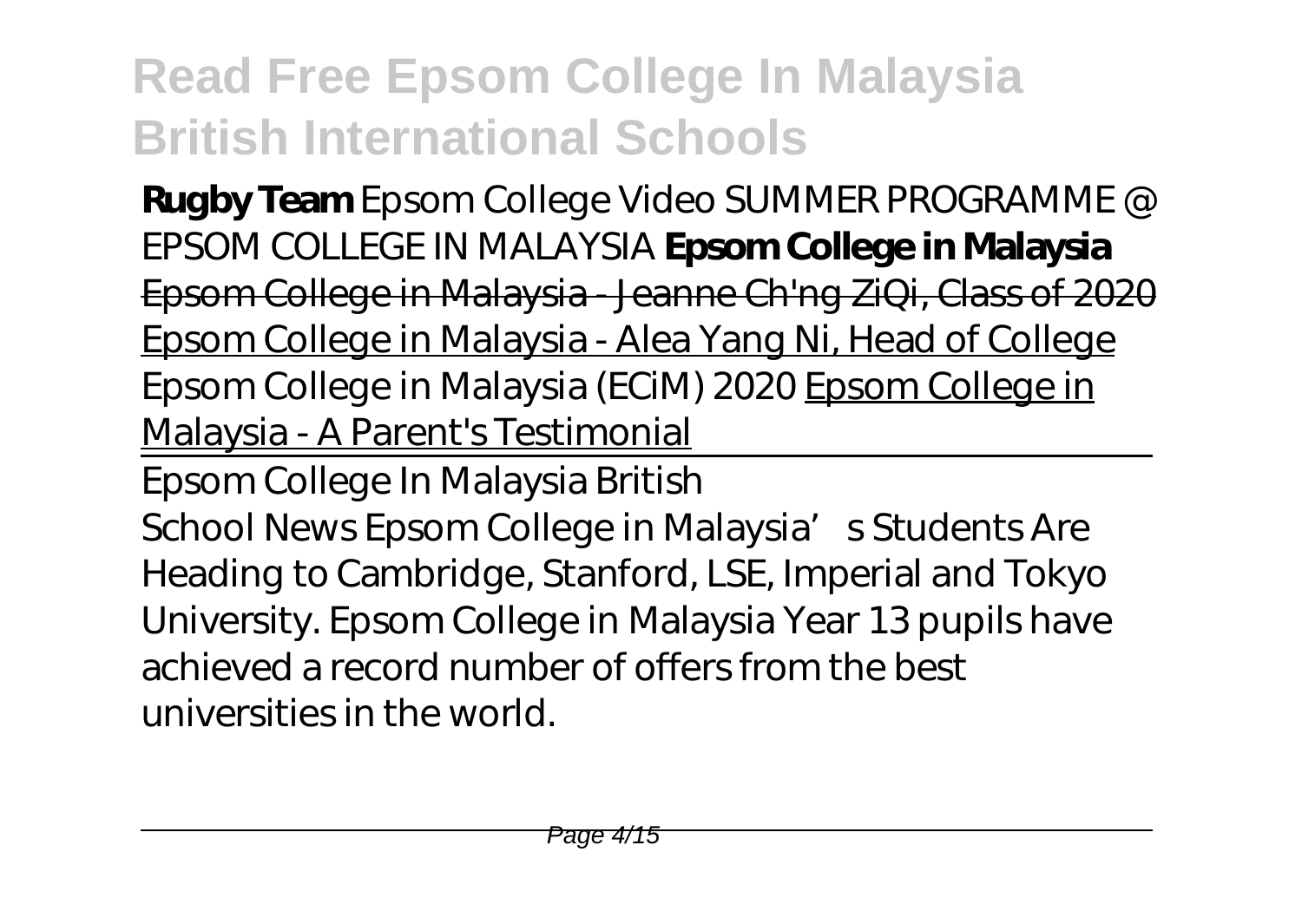Epsom College in Malaysia Epsom College Landing Page - Generic - Epsom College in Malaysia British Traditions, Global Learning, Universal Success A Full Elite British Boarding Experience Our aim is to provide exceptional all-round opportunities – academic, social, sporting and cultural – in a safe, stimulating and supportive community.

Epsom College Landing Page - Epsom College in Malaysia Epsom College in Malaysia. In 2009 it was announced that the college was to open a new school in Bandar Enstek, just south of Kuala Lumpur. Epsom College in Malaysia was officially opened in September 2014. The school offers the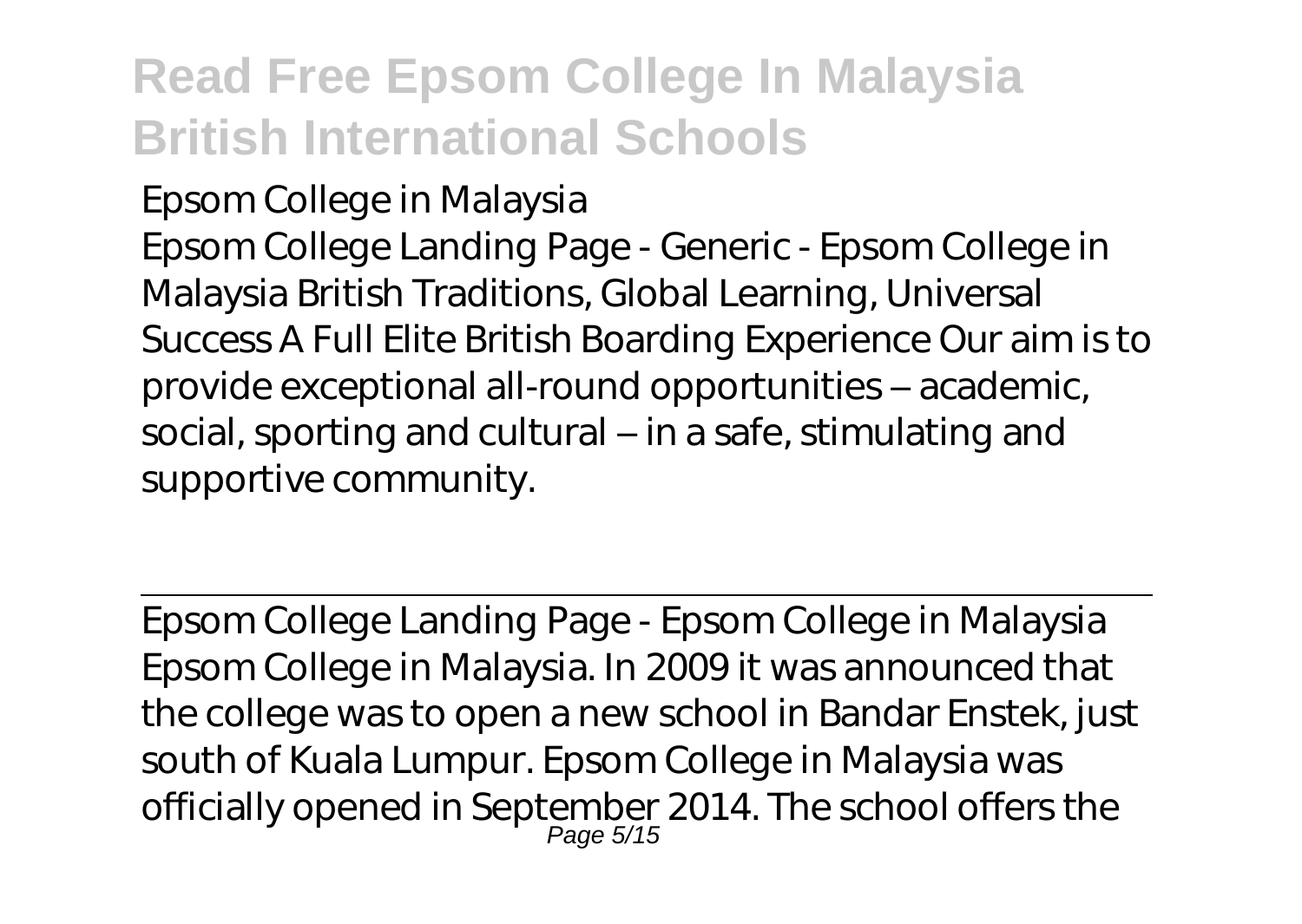best of British education to pupils from 3 to 18 years of age.

Epsom College - Wikipedia Epsom College is a co-educational independent school on Epsom Downs, Surrey, England, for pupils aged 11 to 18. It was founded in 1853 as a boys' school to provide support for poor members of the medical profession such as pensioners and orphans ("Foundationers").

Epsom College - Wikipedia Epsom College in Malaysia is a British boarding school that offers the best elements of renowned Epsom College UK,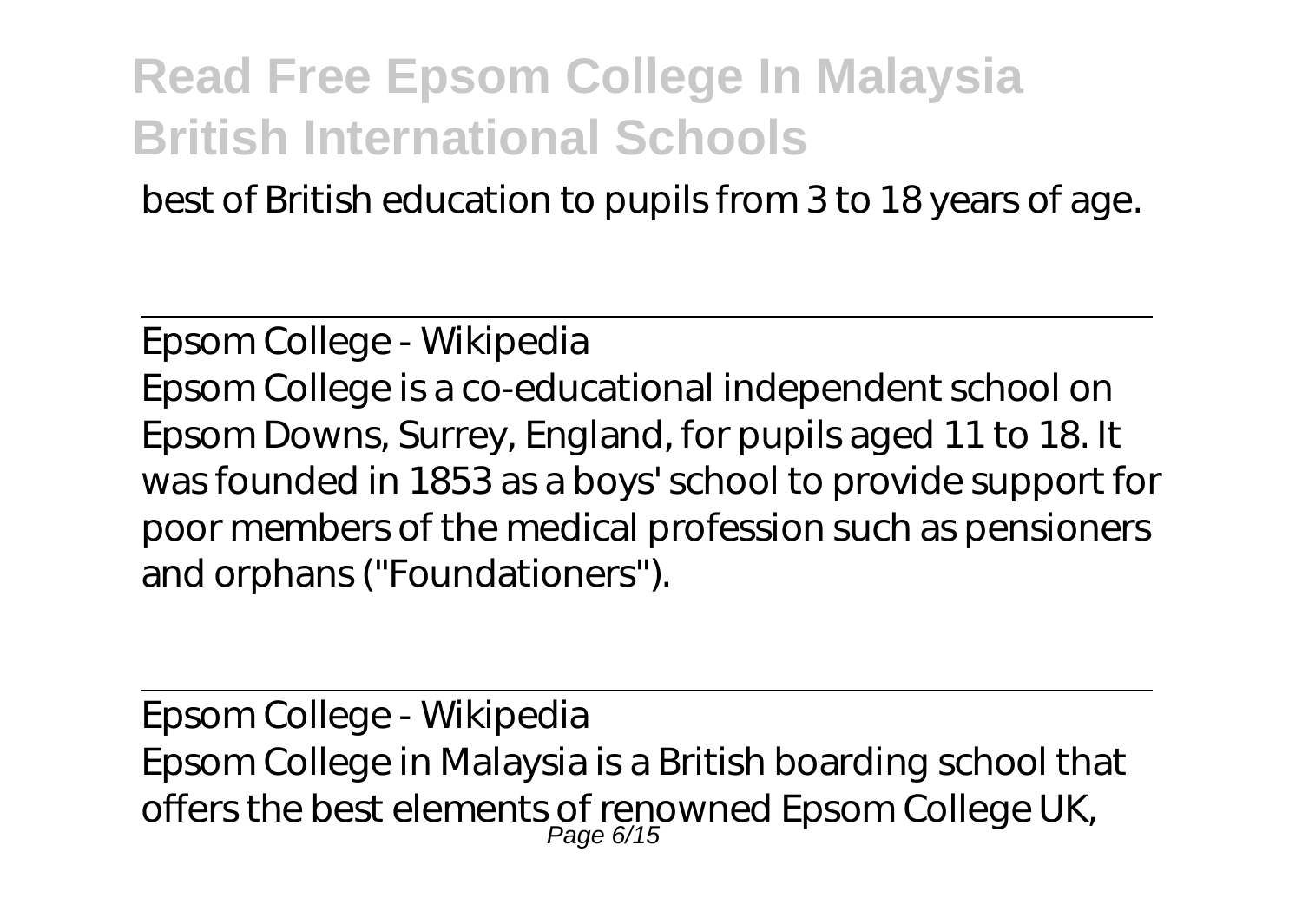but with the benefit of being closer to home right across the border from Singapore. In fact this boarding school is just an hour's flight away from Singapore and just 20 minutes from KL International Airport.

British Boarding School Epsom College in Malaysia Epsom College Malaysia is a fully-fledged branch campus of the UK Epsom College and it was founded in 2014. The Malaysian sister school is a co-educational day and boarding school located on a 50-acre campus in Bandar Enstek, which is about an hour' sdrive away from Kuala Lumpur.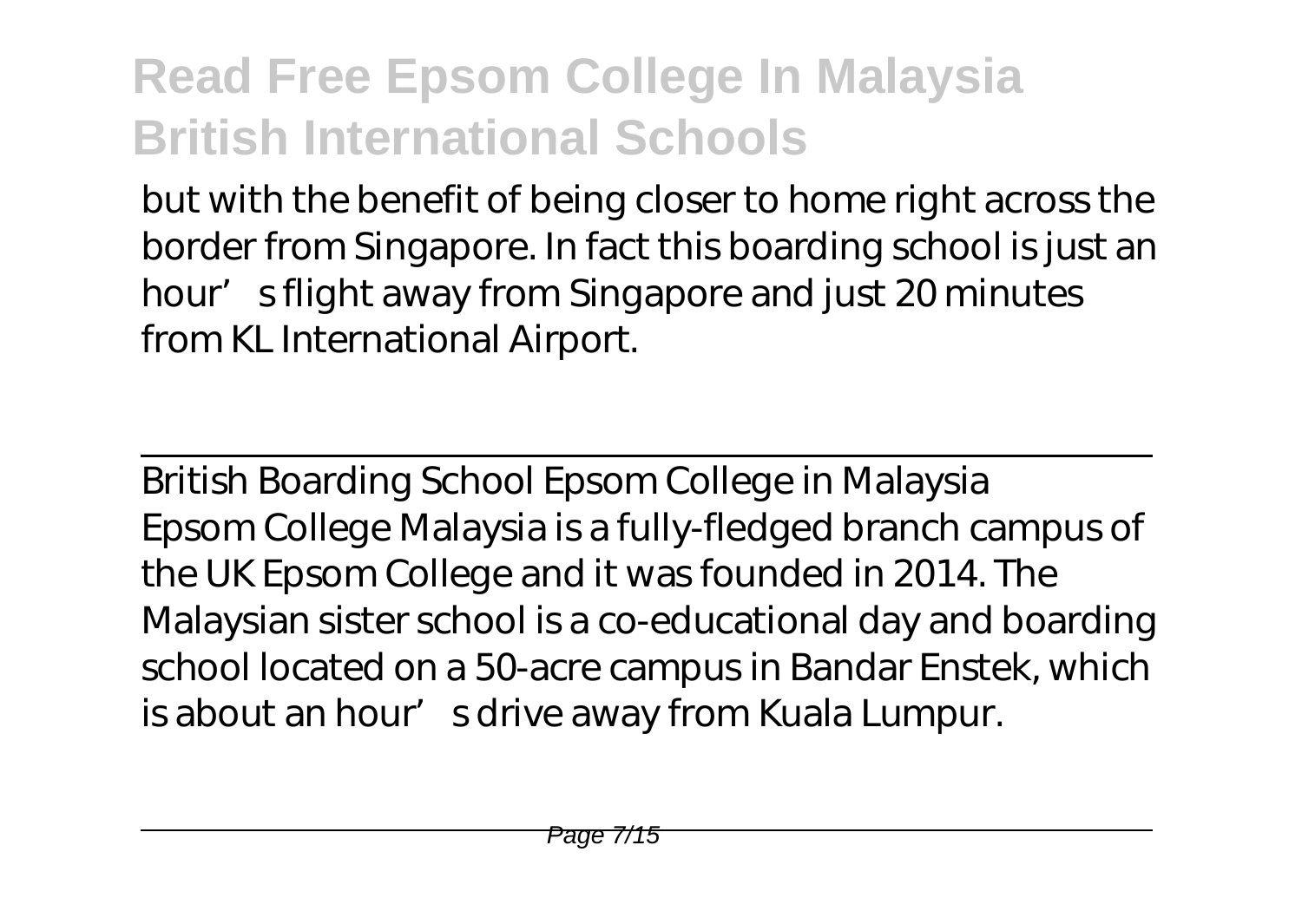Epsom College Malaysia Review - Fees, Courses, Rankings Epsom College in Malaysia follows the English National Curriculum with all subjects taught in English. The Senior School for pupils aged 11 to 18 is both a day and boarding school whilst the Prep School is for day pupils aged 3 to 11 years old. Epsom College in Malaysia combines academic excellence with a first class British boarding experience. We create a family environment within a structured school routine, with a traditional British House system fostering a strong feeling of belonging ...

Epsom College in Malaysia | Info & Fees | Education ... Epsom College in Malaysia ("DECiM "), on a 50-acre site at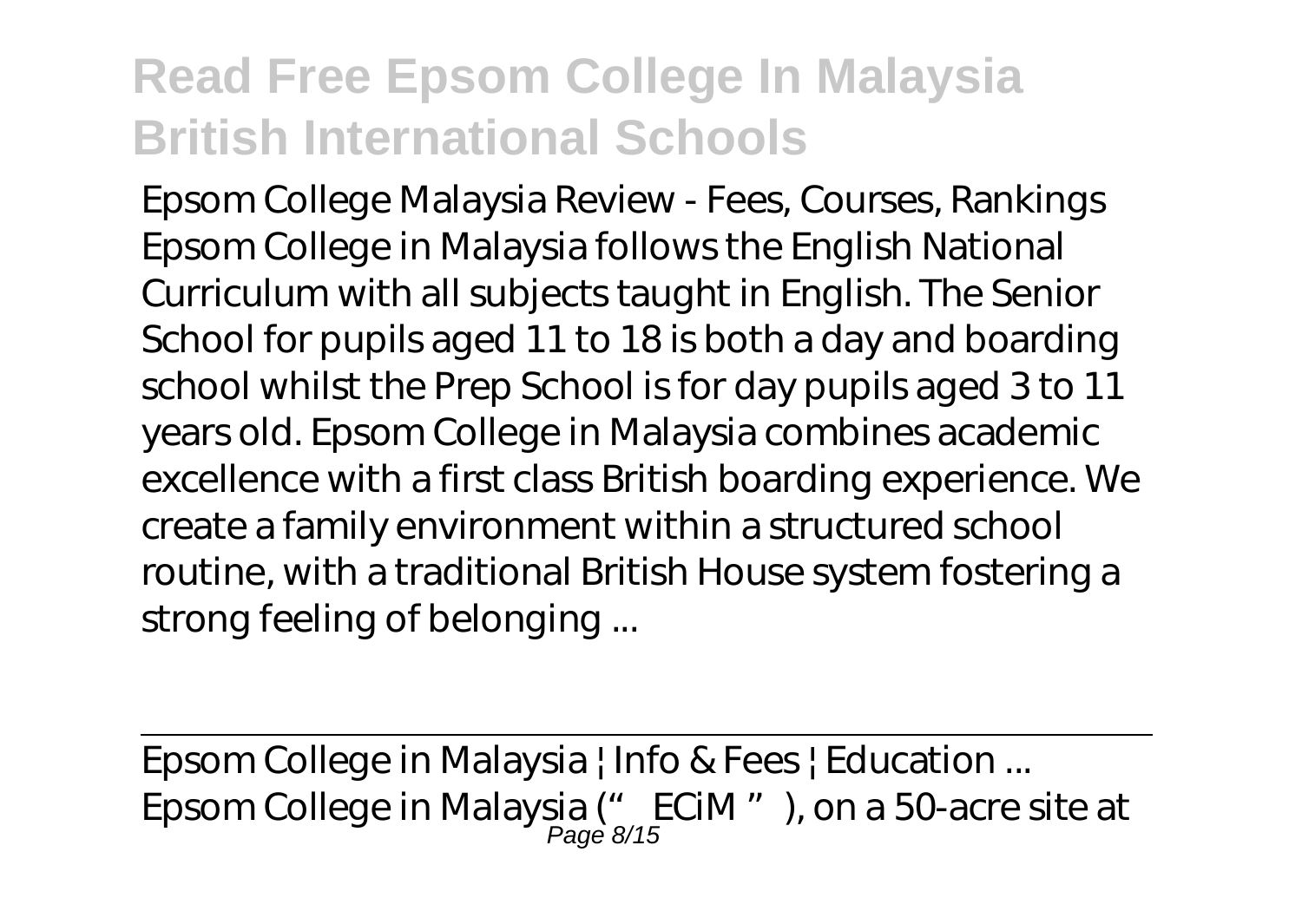Bandar Enstek, south of Kuala Lumpur, is an extension of Epsom College in the UK, which was founded in 1855 and has a long history of educating Malaysians and international students. ECiM follows the English National Curriculum with all subjects taught in English.

WHY EPSOM COLLEGE IN MALAYSIA - ITS Education Asia School Calendar - Epsom College in Malaysia. SOPs for Covid-19. Please follow this link for the College Standard Operational Procedures (SOPs) ... British Fiction during World War 2 – Grayling Centre & Google Meet (JSB) November 30 @ 1:10 pm. Export Full Calendar Export Filtered Calendar .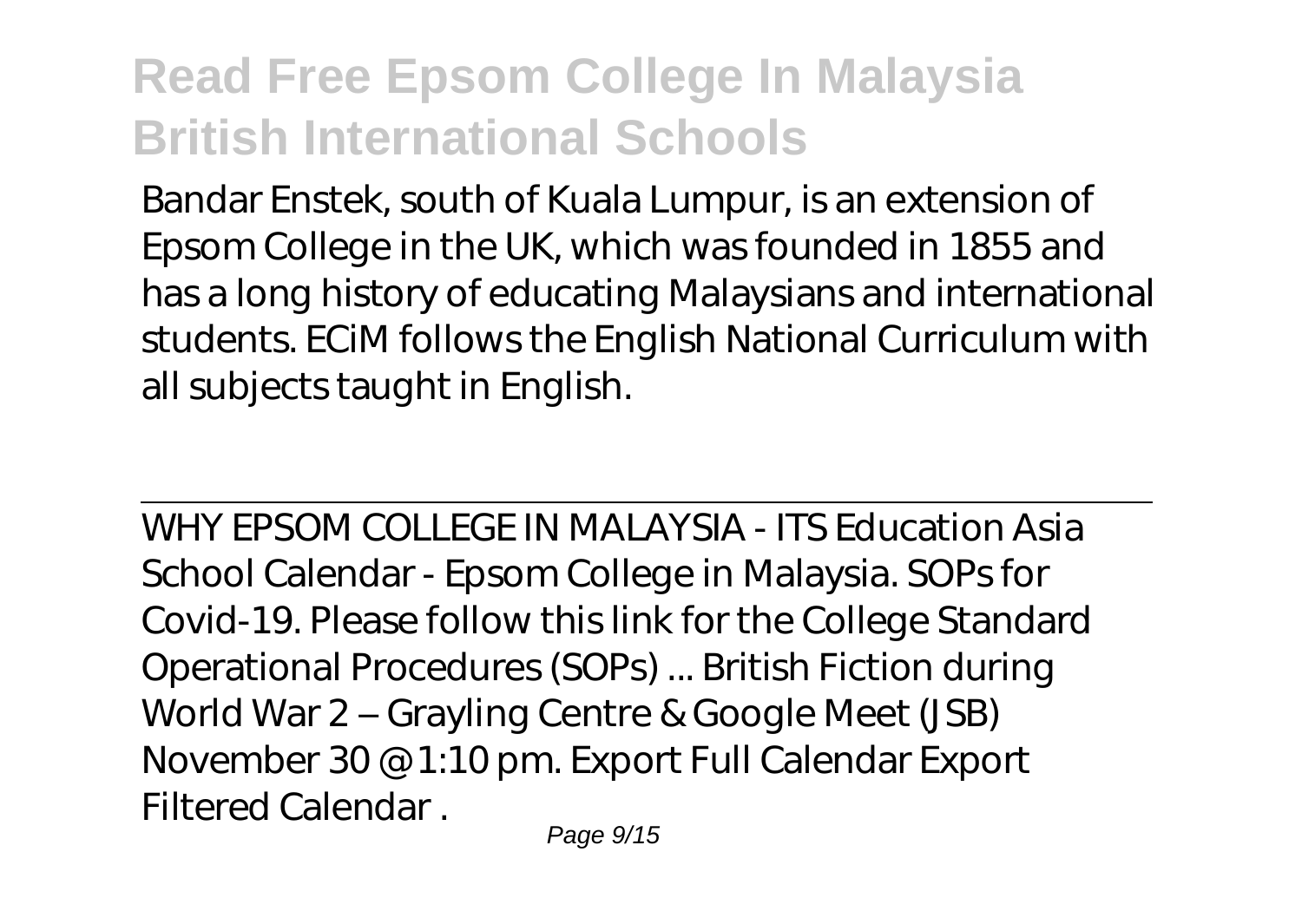School Calendar - Epsom College in Malaysia B.Sc. (Hons) Biochemistry (University of Malaya), M.Sc. Environmental Engineering (University Putra Malaysia), PhD (International Medical University, Bukit Jalil) Sciences Dr Muniswaran joined ECiM in January 2020 from the Research Development Unit at the University of Malaya, having previously taught Science at Sri KDU and KDU College.

Staff - Epsom College in Malaysia Epsom College in Malaysia (British International school in Malaysia) is a boarding and day school on a 50-acre site at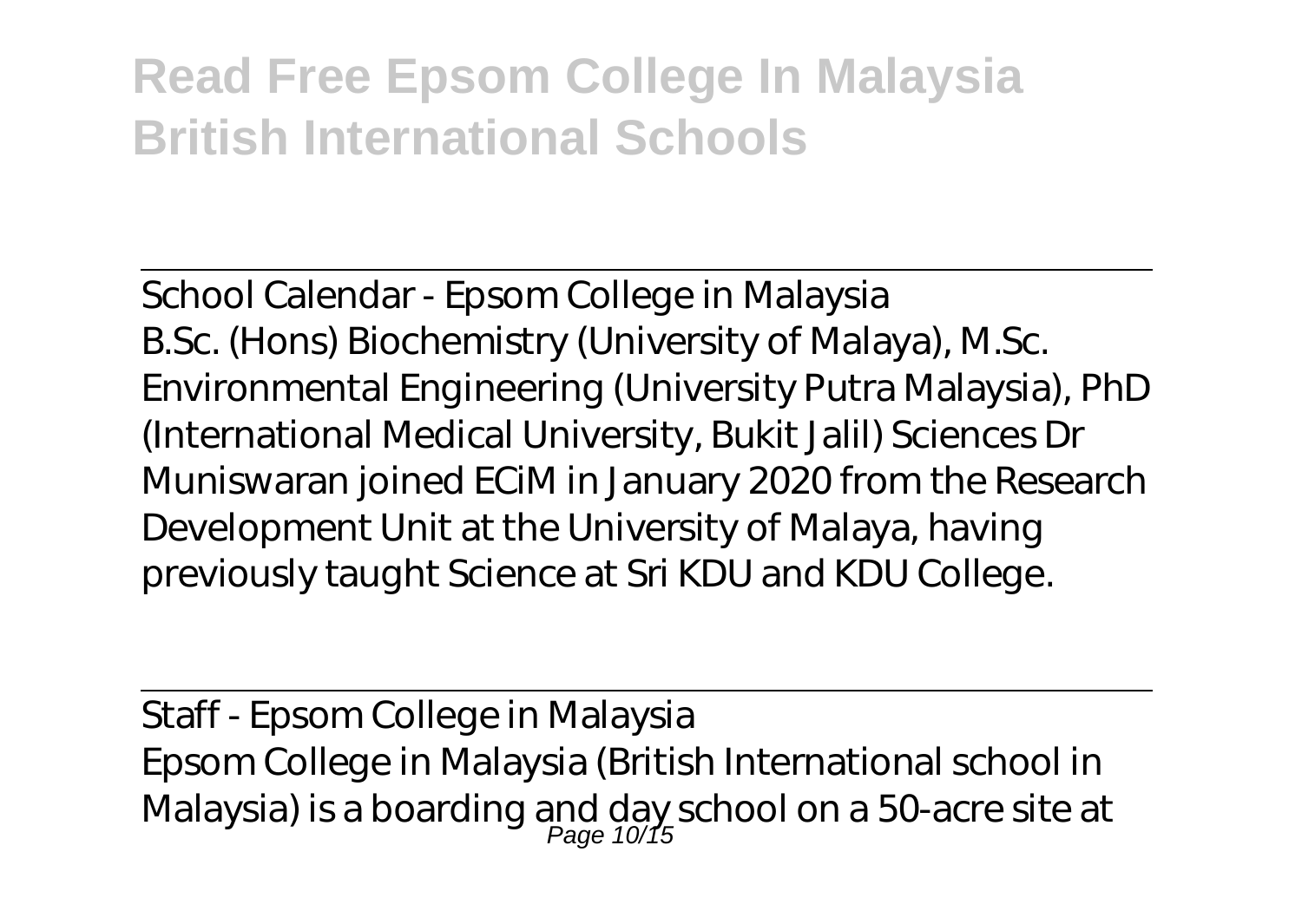Bandar Enstek, south of Kuala Lumpur. Seen as a major development in the field of education in Malaysia, Epsom College is co-educational and follows the British National Curriculum with all teaching in English.

Epsom College In Malaysia – Malaysia School 2017 A-LEVEL RESULTS. Epsom College in Malaysia is thrilled once again to report outstanding A Level results announced today. Building on the superb results achieved by our first Upper Sixth in 2016 this year' s students have achieved over 60% A\*/A grades and over 86% A\*- B grades. The pass rate was 100%.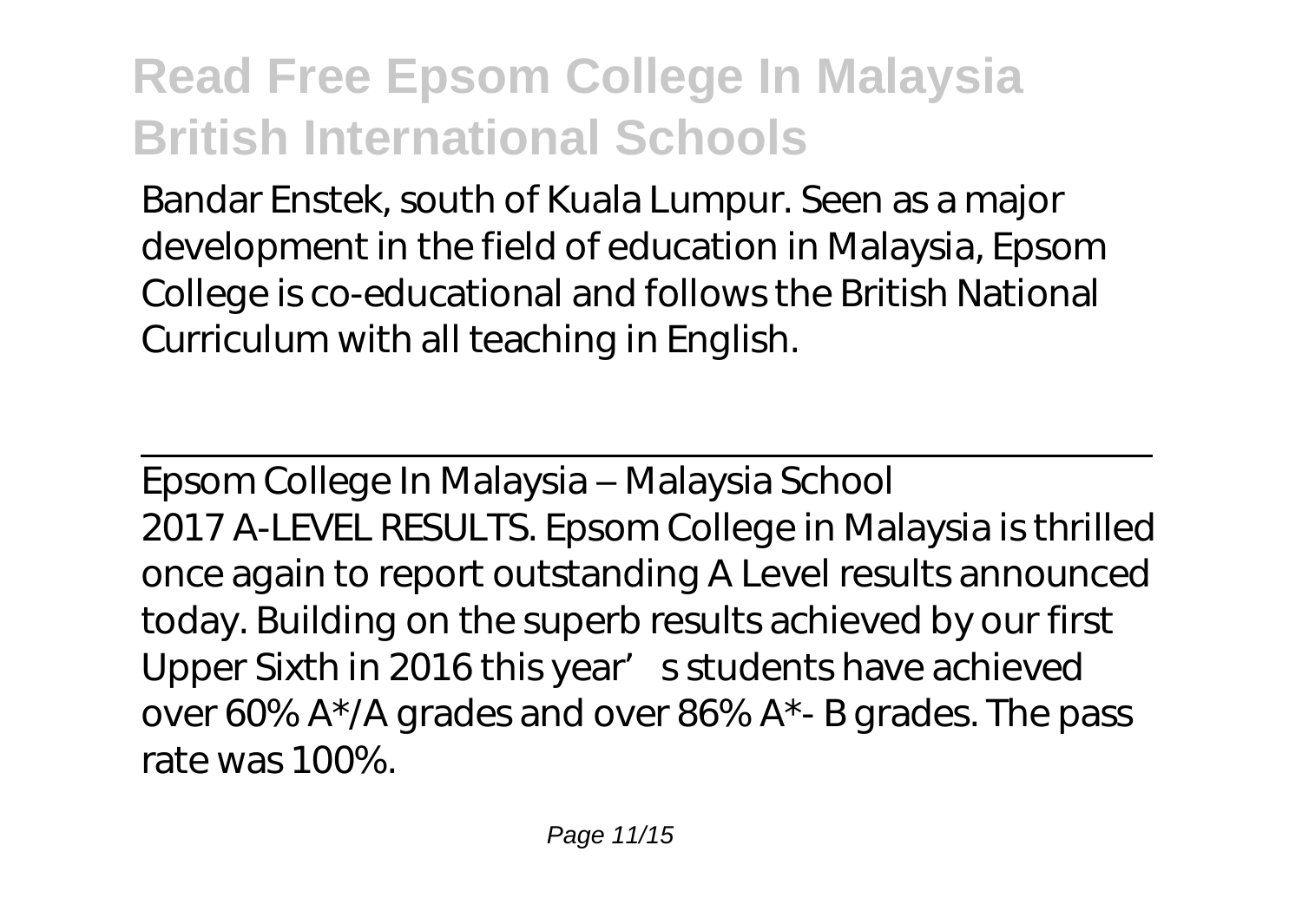Academic Results - Epsom College in Malaysia Epsom College in Malaysia (British International school in Malaysia) is a boarding and day school on a 50-acre site at Bandar Enstek, south of Kuala Lumpur. Seen as a major development in the field of education in Malaysia, Epsom College is co-educational and follows the British National Curriculum with all teaching in English.

Epsom College In Malaysia (ECiM) - Negeri Sembilan | Fees ... Epsom College in Malaysia ("ECiM"), on a 50-acre site at Bandar Enstek, south of Kuala Lumpur, is an extension of Epsom College in the UK, which was founded in 1855 and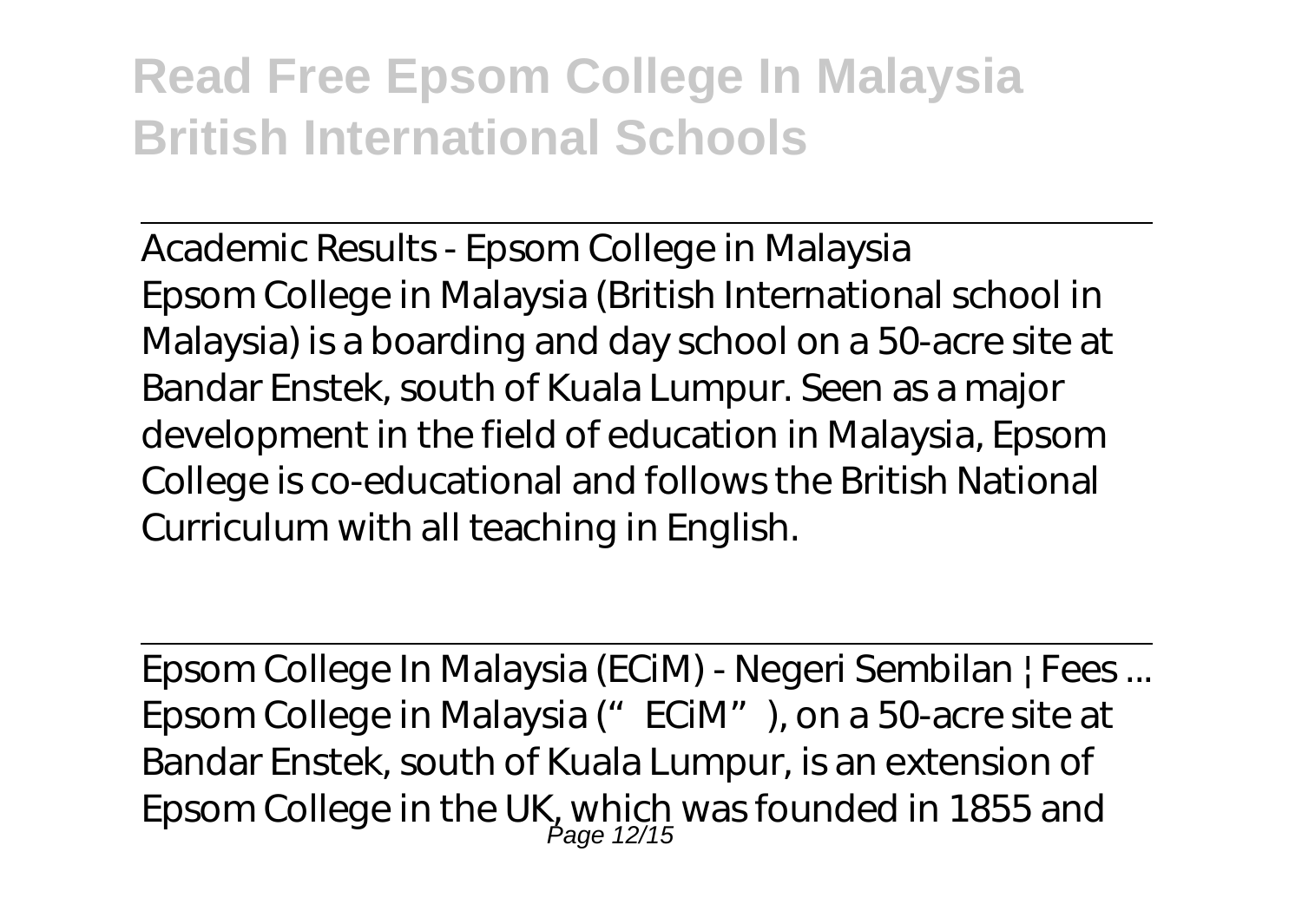has a long history of educating Malaysians and international students.ECiM follows the English National Curriculum with all subjects taught in English. There is a strong emphasis on languages, including Bahasa Malaysia ...

Why Epsom College in Malaysia - ITS Education Asia British curriculum. Ages 3 to 18. Epsom College in Malaysia - Fees Epsom College in Malaysia British curriculum. Ages 3 to 18. School Info. Fees. Reviews. Enquiry. School Fees for the First Year Based on the fees published for academic year 2020/2021. Three-Year-Old Child & dash; Kindergarten 1...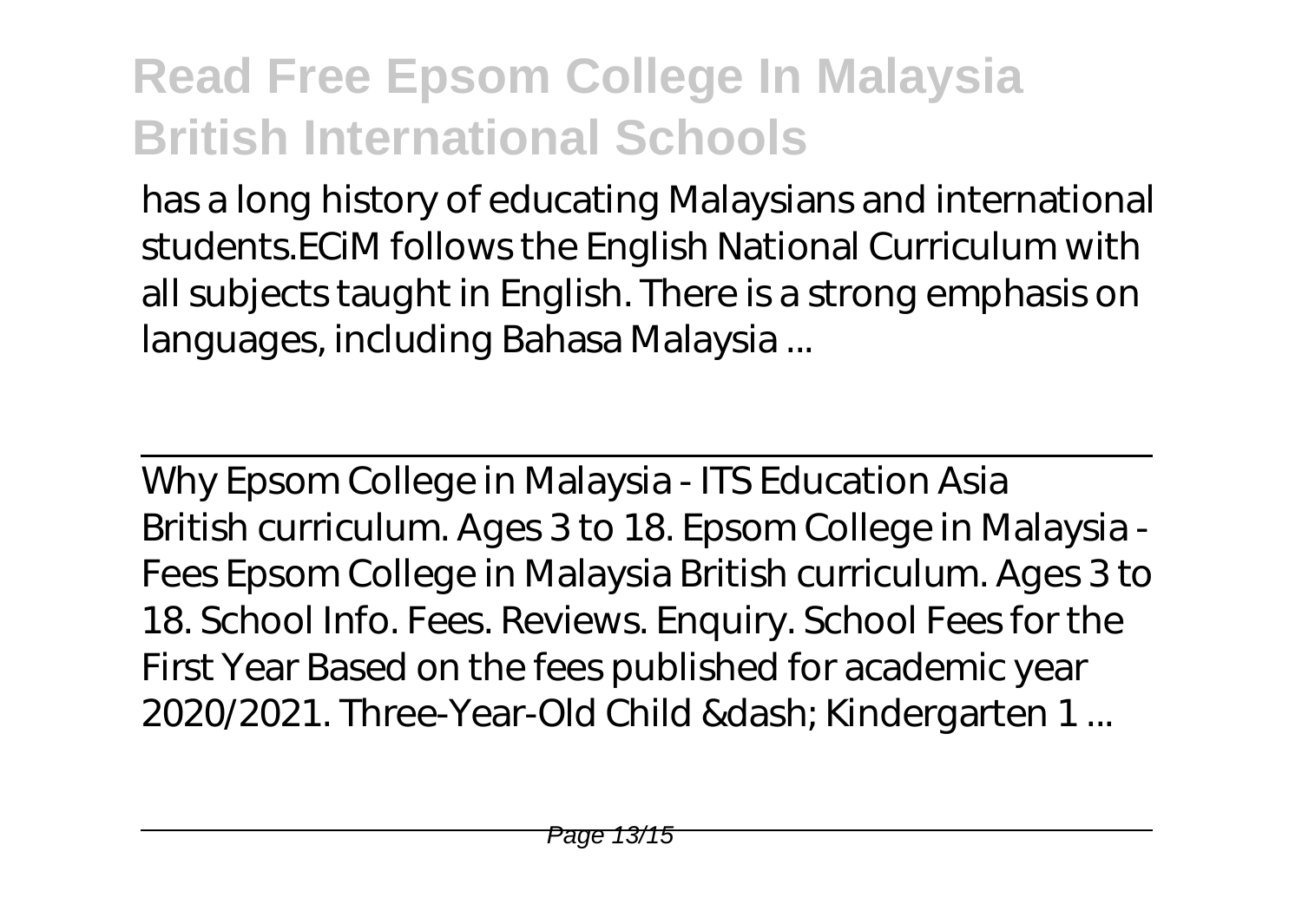Fees and prices for Epsom College in Malaysia epsom college in malaysia british international schools what you in the manner of to read! If you're looking for an easy to use source of free books online, Authorama definitely fits the bill. All of the books offered here are classic, well-written literature, easy to find and simple to

Epsom College In Malaysia British International Schools See the 0 reviews and ratings for Epsom College in Malaysia, made by parents, students and teachers of Epsom College in Malaysia. International Schools Database. Find Schools . South East Asia. ... St Joseph's Institution International School Malaysia IB and British curriculum, Ages 3 to 18.<br>Page 14/15